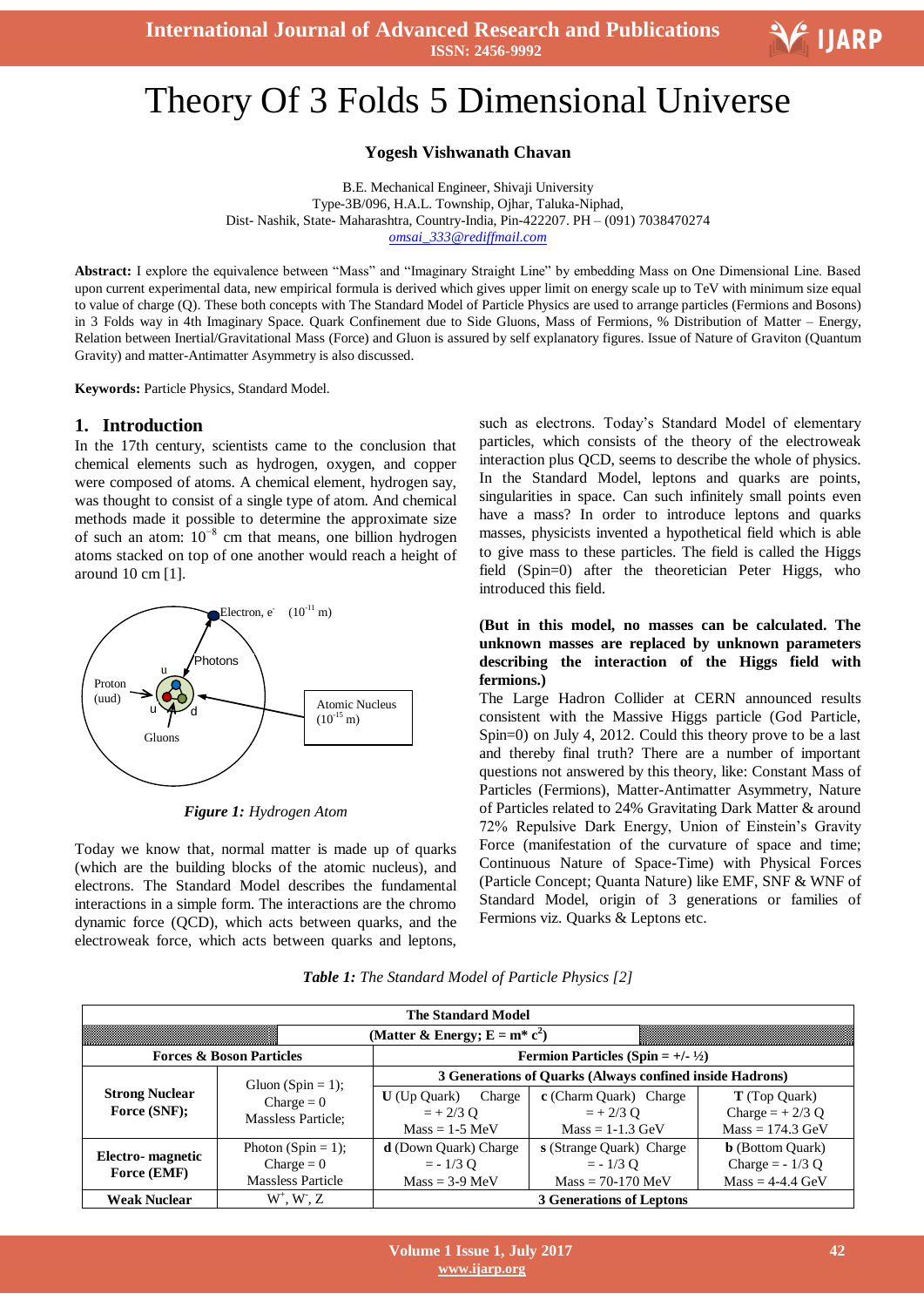# **International Journal of Advanced Research and Publications ISSN: 2456-9992**



| Force (WNF)                 | (3 Boson Particles)<br>$(Spin = 1)$<br>$W^{+\prime} = 80 \text{ GeV};$<br>$Z = 91$ GeV | $e^{\text{-}}$ (Electron)<br>Charge $= -0$<br>$Mass = 0.51$ MeV | $\mu$ (Muon)<br>Charge $= -Q$<br>$Mass = 105.6$ MeV             | $\tau$ (Tau)<br>Charge $= -Q$<br>$Mass = 1.78$ GeV              |
|-----------------------------|----------------------------------------------------------------------------------------|-----------------------------------------------------------------|-----------------------------------------------------------------|-----------------------------------------------------------------|
| Gravitational<br>Force (GF) | Graviton (Spin $= 2$ );<br>$Change = 0$<br>Massless Particle?                          | $v_e$ (Electron Neutrino)<br>$Change = 0$<br>Massless Particle? | $v_{\mu}$ (Muon Neutrino)<br>$Change = 0$<br>Massless Particle? | $v_{\tau}$ (Tau Neutrino)<br>$Change = 0$<br>Massless Particle? |

*(For every Charged Fermion Particle; there exists its Anti-Particle with opposite charge.)*

## **2. 3 Postulates and Equivalence of Mass with Imaginary Straight Line**

In this theory, instead of considering Grand Unification of Forces at around  $10^{18}$  GeV; it is showed that the Universe itself came into existence by "One (Unified) Fundamental Particle" at TeV Range (Not in Big Bang Rapid Inflation Way but, definitely in systematic unfolded way; where all Unified particles always remain in connection with each other). The theory is based upon three postulates, viz.

- **1)**Current Experiments limit on size of leptons and quarks (Fundamental particles) up to  $10^{-19}$  m. (Even at this distance, no inner structure was found for leptons and quarks).
- **2)**"Empirical Formula" which is derived by me. It connects 4 main fundamental constants of nuclear physics as well as satisfies above first experimental aspect.

h=k\*c\*Q=[k/(2\* $\prod$ )]\*c\*(2\* $\prod$ \*Q)=m\*V\* $\lambda$ =m\*V\*(2\* $\prod$ \*r).

Where;  $k/(2^*\Pi) \Leftrightarrow m, c \Leftrightarrow V$  and  $Q \Leftrightarrow r$ 

h = Planck's constant =  $6.626 * 10^{-34}$  J. Sec

 $[k/(2*\Pi)]$  = Boltzmann's Constant = Maximum Mass of Particle =  ${1.38*10^{23}}/(2*\Pi)$  Kg = 1.23 TeV

 $c = Speed of Light = 2.997*10<sup>8</sup> m/Sec.$ 

 $Q =$ Charge on Particle = Minimum Size of Boson Particles  $= 1.602*10^{-19}$  m.

The important thing about this formula is that for given experimental limit on minimum size of basic particles (which is equal to value of charge Q) and for limit on maximum speed of particle viz. speed of light, c; it gives limit on maximum mass of particle (k) in the range of TeV (What a Coincidence!). This coincidence tells us that the Universe must had started from the "One (Unified) Fundamental Particle" (Instead of one Unifying Force as in case of Grand Unification Theory) having above constants viz. h, k, c & Q in connected way. That means, if anyone wants to find the origin of each of these fundamental constants in separate way, then he/ she have to look into the past i.e. darkness (if possible) before the creation of the Universe. **(May be, God doesn't want us to look into past beyond this Limit, Who knows?).** The formula also tells us about Unification of all particles at TeV instead of unification of Forces i.e. this one (Unified) Fundamental particle is source of all other Fermion particles viz. leptons and quarks (All Fermions have ½ spin).While unification of forces (Unified Field Theory) is not possible, because force carrying particles which are Bosons have different spins (spin = 0 for Higgs Boson  $\rightarrow$  Weak Nuclear Force, spin = 1 for photon  $\rightarrow$  EM Force & for Gluon  $\rightarrow$  Strong Nuclear Force, spin = 2 for Graviton  $\rightarrow$ Gravitational Force). In other words, we never get a Unified Force carrying particle (Boson) which unifies all above 4 Fundamental forces.

**3)Equivalence of Mass and Imaginary Line:** In String Theory, particles are defined in String Like manner

(small one dimensional object) in Real Space with size equal to Planck Length around  $10^{-33}$  cm in order to avoid singularity which happens in case of point like object. However, here we have to accept 10 dimensions instead of our 4 dimensional space-time concept. But, when I attempted to define, "One Dimensional Line"; I came to realize that, for existence of such line in Real Space, it must have thickness which adds at least one more dimension in Real Space. Then, this thickness, itself spoils the definition of "One Dimensional line" in Real Space. While Line with Zero Thickness is meaningless from point of view of Real Space (i.e. Line doesn't exist in Real Space). In other words, "It is impossible to draw One Dimensional Line in Real Space".



#### *Figure 2: Nature of One Dimensional Line*

While above thing doesn't happen in case of "Imaginary Space". Here, thickness of line (Imaginary Line) doesn't spoil the definition of "One Dimensional line" in Imaginary Space. This is because; one can't measure imaginary thickness in terms of fixed scale like cm or m. Now, from Physics point of view, to draw any Line, you will require some Entity i.e. Amount of Matter or Mass. Then, from above Math's point of view, Mass should never exist in Real Space because of No Existence of One Dimensional Line in Real Space. While in Imaginary Space, Mass should embed on Imaginary Line itself.

#### **Mass is Equivalent to Length of Straight Imaginary Line**

Thus, from Math's and Physics, both points of view; it is easy to merge thickness of line into Imaginary Line itself. Here, zero Imaginary thickness  $(t=0)$  will never delete the Imaginary Line  ${Length = iL = Amount of Matter to draw}$ that Line;  $i = \sqrt{(-1)}$  from Imaginary Space because of existence of Mass. Keeping in Mind of above 3 postulates and Tripartite nature of particles (3 Generations or families of Fermions), in this theory, the particles of Standard Model are arranged in 3 Folds way (Bottom Fold, Middle Folds & Top Fold) from TeV to approx. 0eV in  $4<sup>th</sup>$  Imaginary Dimension (Imaginary Line  $\equiv$  Mass) i.e. instead of point like structure, **all Fermion particles act like One Dimensional Straight Imaginary Line**. These particles have no thickness, hence from our 3 Dimensional Real Space, we always look them as point like or structure less particles.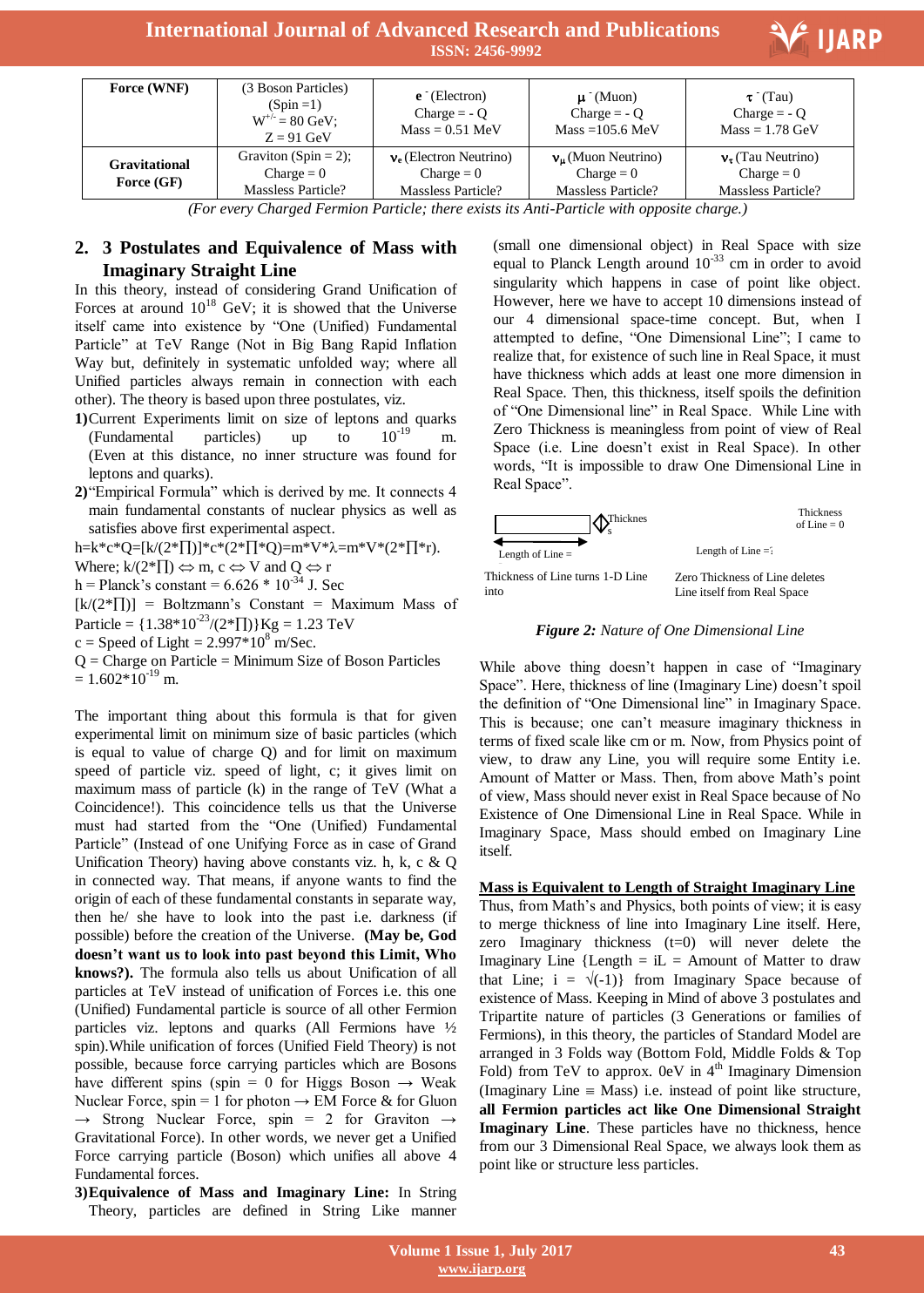

Ξ

# **3. Description of 3 Folds Universe and Nature of Particles**

Our Universe is called as 3 folds because during its expansion, it opens up in unfolded way like opening of layer of petals of flower (e.g. Lotus) from its bud.

#### **3.1 Bottom Fold**

It includes particles made up of Quarks viz. Hadrons and masons; Gluons and Colorless Particle. This Bottom Fold is again divided into two sub-folds to distinguish between  $(+2/3)$ Q Quarks) viz. Up, Charm, Top Quarks and (-1/3 Q Quarks) viz. Down, Strange, Bottom Quarks. Same (+2/3 Q) sub-fold of bottom fold is shared by top, charm  $\&$  up quarks while same (-1/3 Q) sub-fold of bottom fold is shared by bottom, strange & down quarks. Here, masses of quarks are like mass parameter type and decrease in mass of next generation quark is because of expansion of the Universe into other folds above this bottom fold. In this theory, **Quark Confinement is defined in terms of Side Gluon Fields** which forces Quarks to move inward and prevents their escape from Hadrons or Masons. **Mass of Hadron or Mason is because of "Colorless Vector Boson Particle" made up of 3 Imaginary Straight Lines**  ${\text{Spin= 0 + 1 + (-1) = 0}}$  at **Middle of Bottom Fold.**

#### 3 Folds 5-D Universe



*Figure 3: Particles (3 Folded Way) in 4-D Imaginary Space)*



*Figure 4: Creation of Universe (3 Folds Way)*

#### **Side Gluon Fields & Quark Confinement**



*Figure 5: Quark Confinement and Side Gluons*

This theory also shows that, Bottom of Bottom Fold carries "4<sup>th</sup> **type of Anti-neutrino"** ( $v_y \approx 40$  GeV) which yet to be discover. The Universe was started with "Bottom Fold" only, which doesn't hold Gravitons (Spin  $= 2$ ) Particles (carrier of Gravity force). **It means at this first stage of the Universe, there was no Gravity force between Massive objects.** It comes into existence after creation of Graviton particles. Thus, idea of Unification of Forces, itself is wrong.

#### **3.2 Middle Fold**

#### **3.2.1Bottom parts of Middle Fold**

There are 3 sub-folds of Middle Fold which are above Bottom Fold where each sub-fold includes one Type of Massive Leptons viz. Tau, Muon & Electron with their respective anti-neutrinos and force carrying particles i.e. Photon  $\rightarrow$  Electro-Magnetic force carrying particle. Related **Massive Anti-Neutrinos (Right Handed)** also come into these Folds. As Massive particles are defined by Straight Imaginary Dimension, it means wavy particles in 3-D real space are Massless particles or energy particles like, Gluons and Photons. **It also shows that, these leptons should carry only Rest Mass and they gain their kinetic energy because of photons.** Thus, every moving electron carries photon with it or electron does not have its own kinetic energy, but owns only Rest Energy. In atom, electron orbits around its nucleus. But, as electron is String like particle in 4 th Imaginary dimension, hence instead of orbiting in circular manner around its nucleus, its orbital path should look like shape of saddle or potato chip in order to include all 3 dimensions of real space (Wave like Pattern). In general, **"Moving Electron (Massive Lepton) should follow Wave like pattern (path) even it is a particle; which is known as Wave-Particle Duality" in Quantum Mechanics.** {When any string rotates in  $N^{th}$  Dimension, Every point on String should include all (N-1) Dimensions. For e.g. a pencil (String) attached to compass rotates in 3rd Dimension and draws a circle on paper (this circle includes all dimensions on paper i.e. two dimensions). Similarly, if same pencil rotates in  $4<sup>th</sup>$ Dimension, it should draw saddle shape like closed wave line to include all 3 dimensions.} In this theory, Fermions are defined as one String like Particle with one directional arrow  $(Spin = ½)$  while Bosons are made up of 3 lines connected to each other at their middle point having direction at both ends of each line. In case of Spin = 1 type Boson particles (Gluon, Photon), out of these 3 lines; outer 2 wavy lines (4-D revolving Waves because of e<sup>-</sup>) are responsible for EM Field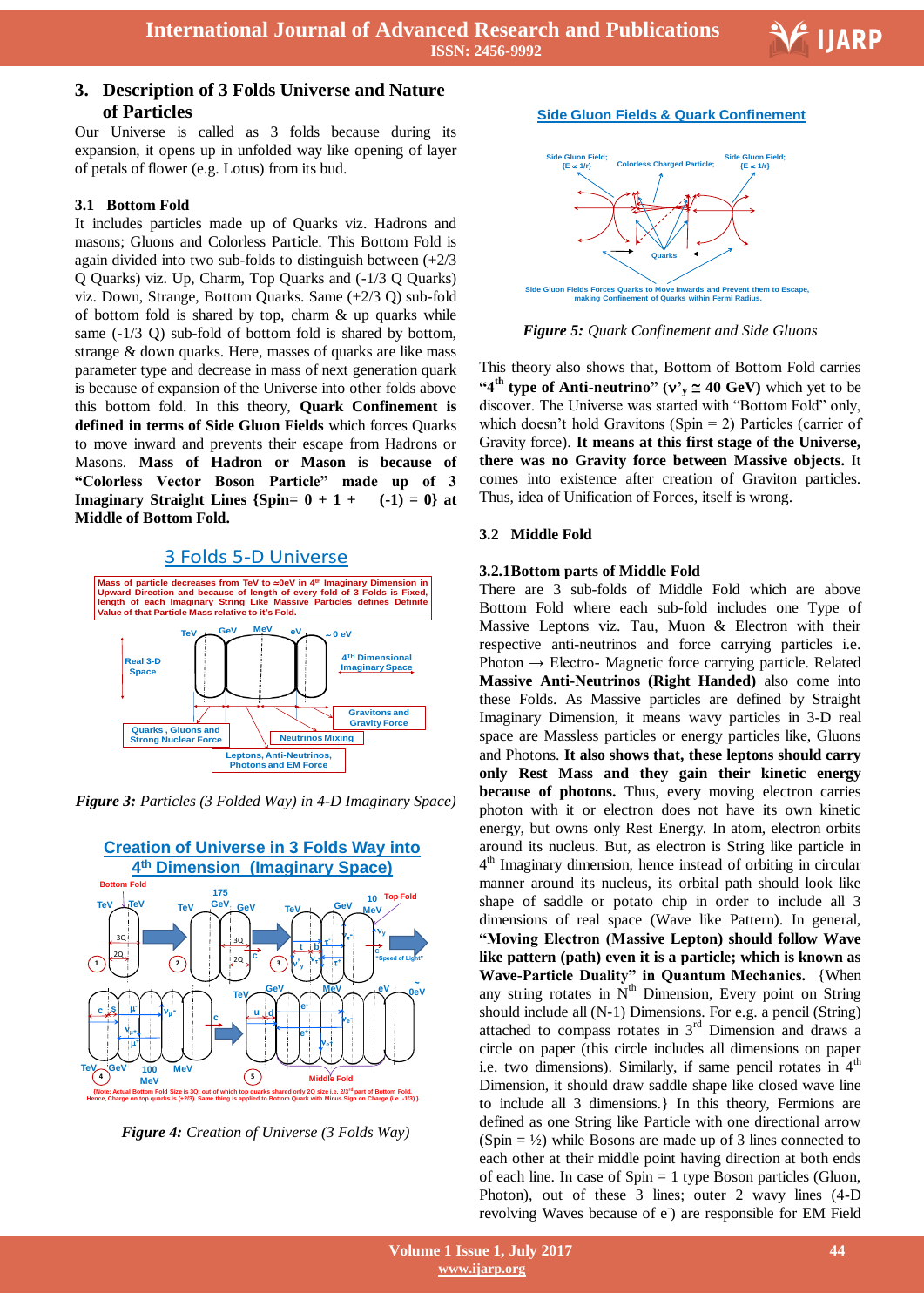

Ξ

and existence of 3-Dimensional Real Space while **Middle 3-D Wavy Imaginary Line gives Spin=1** to that Boson particle and also speed equal to constant speed of Light, "c". Kinetic Energy (E) of Photons is directly proportional to Rotational Frequency  $(v)$  of its inner 3-D Wave. Higher Frequency means more compression of this wave (E  $\propto$  v  $\propto$  1/r). Also, for photons, its Pressure is one third of its Energy Density  $(P=p/3)$  because of equal distribution of its Pressure in 3 dimensions by its inner 3-D wave. While for  $Spin = 0$  type **Massive Boson particles (Dark Energy)**, out of 3 lines; 2 outer wavy 4-D lines do not rotate in  $4<sup>th</sup>$  Dimension and are like perfect spherical 4-D wave. While inner line is straight 1- D Massive line,  $Spin = 0$  (Not 3-D Wavy line as in case of photons, hence **P**=-ρ; -Ve Sign indicates repulsive pressure of D.E.). Thus, Bosons are like two Balloons connected to each other at their knot point and are pointing opposite to each other. **Mass of each Fermion particle is fixed here, by means of their existence in their respective fold only. i.e, in this theory, we can calculate Mass of particles.**

#### **3.2.2Top parts of Middle Fold**

It includes 2 sub folds for 3 Weakly Interacting **Massive Neutrinos (Left Handed)** and 2 type of Constant Energy Density Massive particles viz. Dark Energy (Spin  $= 0$ ; outer 2 wavy lines are like perfect spherical 4-D wave). In their respective sub-fold, the energy density of all dark energy particles remain same (Constant) and it is achieved by means of **"Division of Higher Constant Energy Density Dark Energy Particle, when it shifts from lower sub-fold of Middle Fold to upper sub-fold in such a way that every Less Constant Energy Density Dark Energy Particle looks similar to each other like Copy Cat." There are 3 Types of "Dark Energy" particles** (2 from Top parts of Middle Fold and 1 from Top Fold) such that "Constant Energy Density" of these particles decreases as they shift from lower part of Middle Fold to Top Fold. Shift in their position occurs with step by step unfolding of expanding Universe. And because of random shift in their position (as per availability of vacuum at their upper or lower fold), neutrinos along with them also shifts (oscillates) from one fold to other fold i.e. change in type of neutrinos. **Dark Energy** particles have **"Constant Energy Density"** mainly because of their **"Perfect 4-D Spherical Non Rotating outer 2 wavy lines"** which makes direction of their wavy lines perpendicular to their motion and prevents direct face to face interaction (Negligible Interaction) between them.



*Figure 6: Nature of Fermions and Bosons Particles*

#### **3.3 Top Fold**

It includes "4<sup>th</sup> **type of Neutrino"** ( $v_y \approx 0$  eV) at Topmost part of this Top Fold, which yet to be discover. As said above, it also holds Very Less Constant Energy Density (Very Less Resistance) Soft Massive particles viz. Dark Energy (Spin = 0) as well as **Absolute Inner Light known as Graviton particle (Spin =2)**. It unites all four Fundamental Forces by passing through these 3 Main Folds vertically straight in  $4<sup>th</sup>$  Dimension **(Space less)**. This Graviton (Spin  $=2$ ) is Union of Higgs Boson (Spin  $=0$ ) particle & its field, Higgs Field (Dark Energy, Spin =0). Their Union takes place, when mass of Higgs Boson particle becomes approximately zero because of their multiplication (Decrease in their mass from approx. 114 GeV to approx. 0eV) as well as creation of middle folds so that Union of them gives Paired Graviton particles (Spin  $=2$  & Spin  $= -2$ ). Graviton particle is made of 2 particles where Higgs Boson particle is Massive particle while its field is Massless particle **(Graviton when detached from Normal Matter acts as Dark Matter)**.

## **4 Percentage Distribution of Matter-Energy**

Every graviton particle is connected with One Unified Fundamental Particle made up of 3 Imaginary Strings at Middle of Bottom Fold i.e. at Center of Nucleus known as **"Colorless Vector Boson Massive Particle (Spin=0)" which we can call as "Shiv Matter". This is the Main Particle behind Mass of hadrons.** It expands "Exponentially" outside of Nucleus (in Left Direction only) and every "Shiv Matter" always remains in connection with other "Shiv Matter" which solves Flatness & Horizon problem in correct way instead of Rapid Inflation method. This particle is main source of Quarks, Leptons, Neutrinos, Anti-Neutrinos and Higgs Scalar Boson (Spin = 0) particles while Gluon (Spin = 1) is Mother of Photons (Spin = 1), Dark Energy (Spin  $= 0$ ) and Higgs Field (Spin  $= 0$ ). At top fold, this Higg's Boson (Approx. 0 eV) unites with its Higgs Field (K.E. approx. 0 eV) after completion of whole process of creation of Universe (i.e. creation of all folds) because of less resistance between them (Approx. 0 eV). After their Unification, Spin of both Higgs Boson and Higgs Field turns from 0 to 1 i.e. Middle line out of 3 wavy lines of Higgs Boson converts into straight imaginary line in  $4<sup>th</sup>$  Imaginary dimension while Middle line out of 3 wavy lines of Higgs Field converts into straight imaginary line in 3-D space like photon. Union of them gives at least 2 or multiple of 2, paired Graviton particles (Spin =  $2 \&$  Spin =  $-2$ ). Thus, Graviton is a particle made up of 2 particles where Higgs Boson particle is Massive particle (Absolute Imaginary Inner Straight Light) while its field is Massless particle like photon. Therefore, gravitational waves in the form of Higgs Field should travel at speed equal to speed of light, c. Now, at the time of creation of Universe, Shiv Matter and His Field, both were made of equal energy (Total Energy of the Universe is always Zero; Total Energy of Universe = Rest Energy + Kinetic Energy = 0) i.e. approx. half TeV (500 GeV) for each of these particles. Now, in Universe, everywhere process of creation of particles remains same which says that, by analyzing % distribution of one quanta particle made of Union of this Shiv Matter and His Field, we can find out % Distribution of all Matters in the Universe as it is not possible to convert one particle into other particle (Because of Constraint on them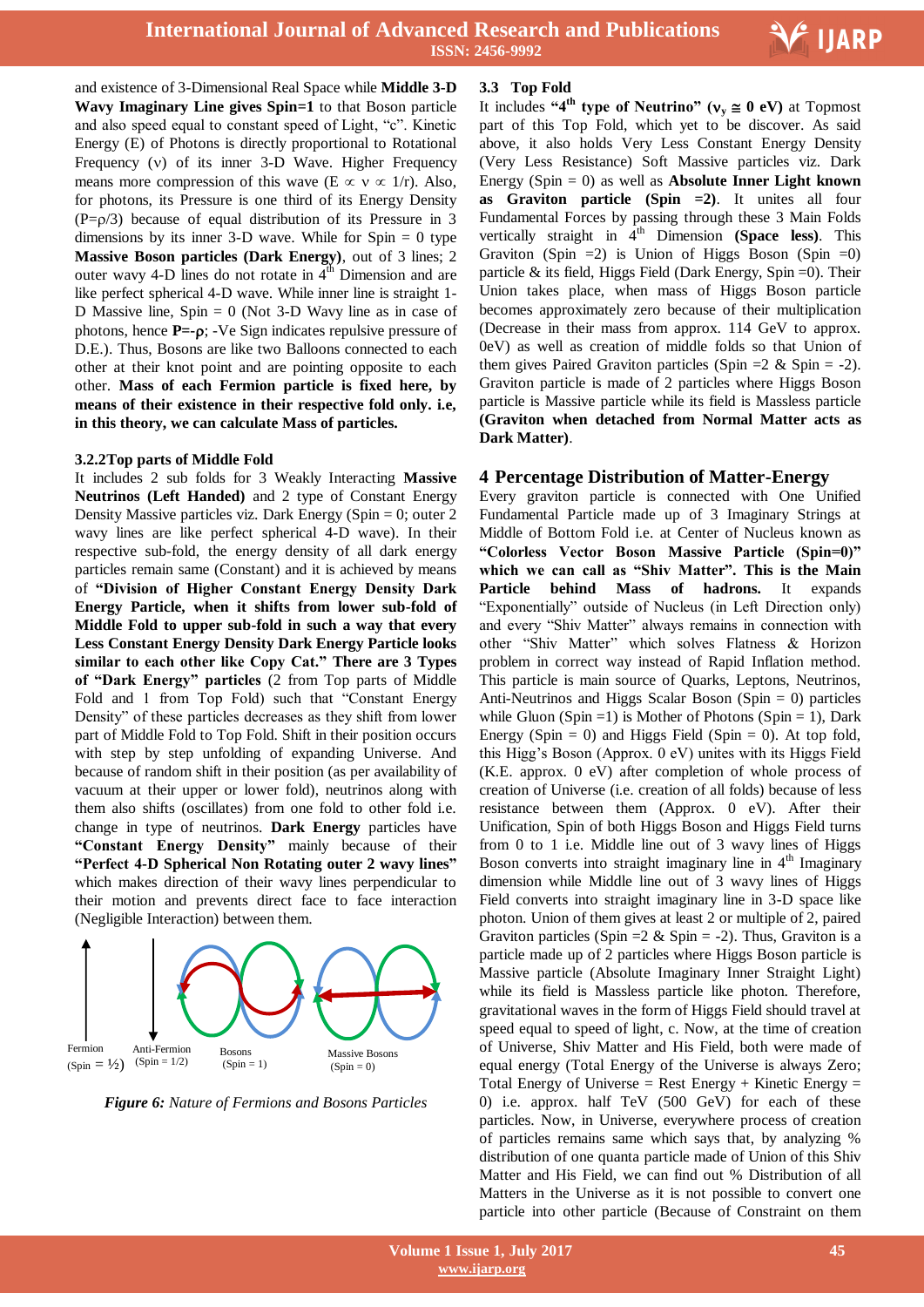like, Spin, Charge, Fold, Energy, type of particle – Fermion or Boson etc.). From current experiments and observations, we know that total % contribution of photons, gluons and matter (quarks, leptons, Hadrons – proton, neutron, neutrinos, anti-neutrinos) is very less (approx. 0.2- 0.4 %). So, let us calculate % Distribution of all matters in the Universe:- "Negligible Qty [2 GeV (Proton + Neutron) out of 1 TeV  $\approx 0.2\%$ ] of Ordinary Matter (Proton, Neutron & Electrons), 4% [Around 40 Gev out of 1 Tev] Bottom most Anti Neutrino, 22% [220 GeV out of 1 TeV] Dark Matter (11% Higgs Boson {110 Gev} converted into Graviton & 11% {110 Gev} Higgs Field connected with it), **39% Massive Dark Energy** {390 GeV out of 1 Tev} & **35% Shiv Matter** {350 GeV out of 1 Tev} in terms of "Continuous lines of Colorless Unified Massive Particle" which spreads already Homogeneously everywhere at the time of "Creation of Universe" through Left Direction only in Instantaneous way.



*Figure 7: Graviton, DM and 3 Types of Dark Energy*

#### **5 Electron in an Atom and EM Forces**

It is seen that "Electron (Middle Fold, Orbital Radius =  $10^{-10}$ m) and Proton (Bottom Fold, within Fermi Radius,  $10^{-15}$  m) are not connected to each other in an Atom by any means of Field Particle like Photon. Hence, there is no Attractive EM Forces between Electron and Proton in an Atom." But, this Attractive Force is Between Electron (Charge = - Q) and 4- D Downward Line of Graviton (Charge  $= +Q$ ).



*Figure 8: Relation between e-and Graviton in an Atom*

"Electron itself do not carry any Kinetic Energy. It only has Rest Energy."

**E** IJARP



(Opposite) Pressure Exerted by Photons on Each Other.

*Figure 9: Electron and EM forces (Photons) Between Them*

## **6 Inertia of Mass (Inertial Force) and Gluon (Kinetic Energy of Massive Object)**

When we apply Force on any Massive object, the force is transferred to that object by means of "EM Field Particle" i.e. photons or Force Carrying Boson Particles. This force is transferred to Graviton (Inner Straight Imaginary Line) through EM Field particles (photons) which are connected to it. Because of this Force, Graviton tries to move in applied force direction. But, it is connected with Hadrons (Colorless Unified particle) at Bottom Fold and motion of these Hadrons due to motion of Graviton is resisted by Side (Surrounded) Gluons. Resistance (Inertial Force) given by Gluons is directly proportional to mass of Hadrons i.e. to Mass of that object. Thus,

#### **Gluon gives "Inertial Force to Mass".**

If applied force is more, Gluons get more compressed which in turn increases Kinetic Energy of Gluon (E  $\propto$  1/r). Therefore, Applied Force is directly proportional to "Inertia of Mass" and "Acceleration" (Gain in Kinetic Energy) of the object on which force is applied. Also when we apply force, force carrying particles (Viz. photons) never transfer from force applying object to force receiving object. Instead of this, the moment when force applying object contacts with other object, it's gluons expand in direction opposite to object's direction of motion, which in turn decreases gluon's K.E. ( $E \propto 1/r$ ) and therefore motion of that object is stopped or reduced and at the same time, the reactive force is applied on the object's Colorless Unified particle (Mass of that object) by gluons. Thus, **Newton's third law of motion (Every Action has equal and opposite reaction) is due to force carrying resisting particle; Gluons.** If by any means, it becomes possible to remove Gluons from Hadrons or to reduce its percentage in nucleus, then, "Inertia (Resistance) of Mass" will reduce which in turn will increase "Acceleration of that Object for given applied Force.  $(F= m^*a)$ ". With no presence of Gluons inside nucleus of atom, its Inertia to Mass i.e. inertial Force will become zero. **As per "Einstein's Equivalence Principle (Inertial Mass = Gravitational Mass)", same Gluons must be responsible for increase in kinetic energy of any object (Mass = m) in presence of Gravitational Field of other Massive Object like Earth (Mass = M) during Free Fall.** For Conservation of Energy, the Earth should release its Kinetic Energy (Slow down of Earth's Kinetic Energy or rotation) in terms of decrease in kinetic energy of Gluons of its matter. This decrease in Kinetic Energy of the Earth must be exactly Equal to Gain in Kinetic Energy of that object ( $Mass = m$ ).